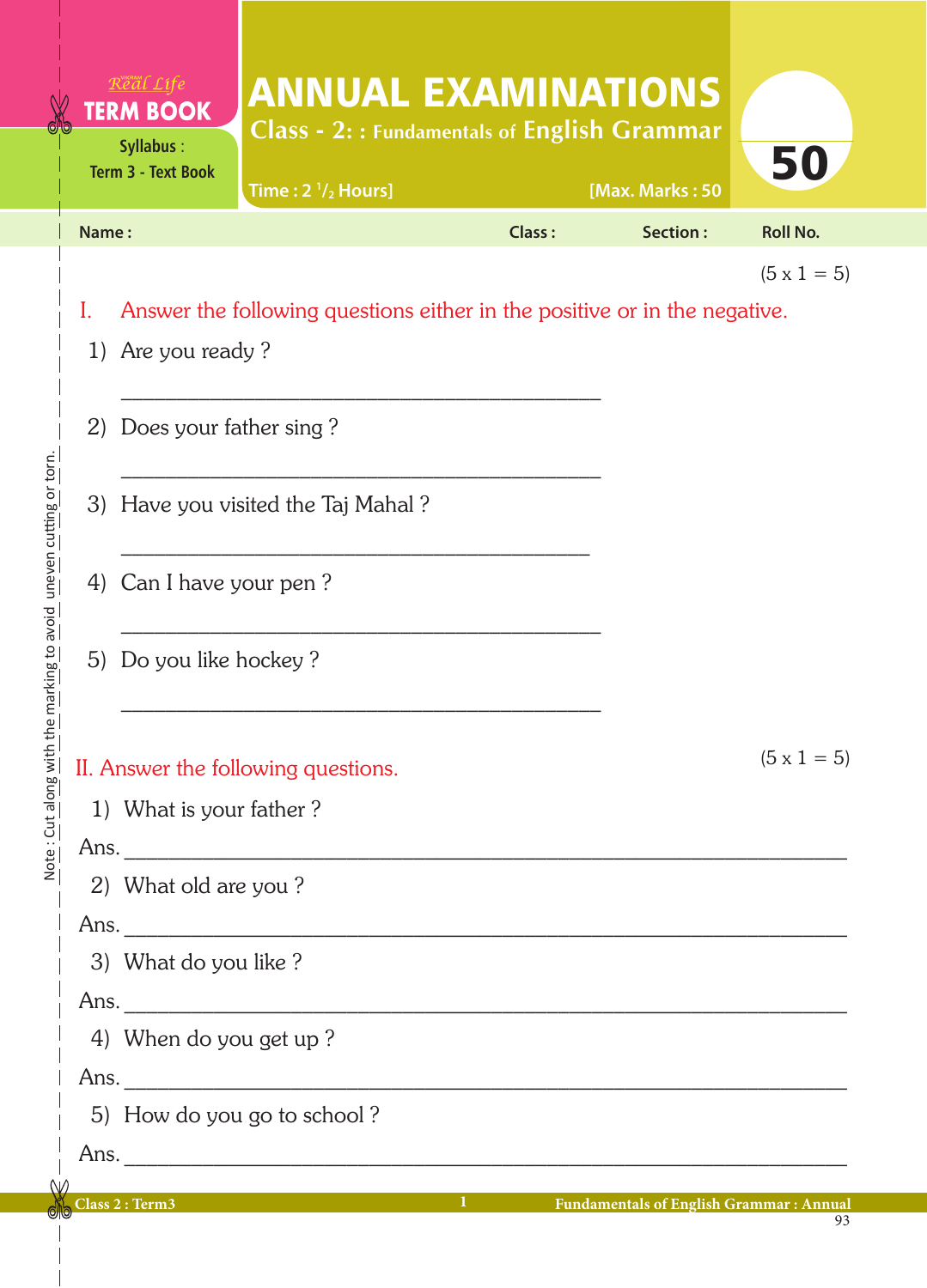#### III. Fill in the blanks with 'a, an, or the'.

- 1) \_\_\_\_\_\_\_\_\_\_\_\_\_\_\_\_\_\_\_\_\_\_ lion is \_\_\_\_\_\_\_\_\_\_\_\_\_\_\_\_\_\_\_ king of beasts.
- 2) French is \_\_\_\_\_\_\_\_\_\_\_\_\_\_\_\_ easy language.
- 3) **Ganga is holy river.**
- 4) \_\_\_\_\_\_\_\_\_\_\_\_\_\_\_\_ apple is sweet.
- 5) He came back after \_\_\_\_\_\_\_\_\_\_\_ hour.

 $(5 \times 1 = 5)$ 

### IV. Pick out the verbs in the following sentences. Identify the tense of those verbs.

|                               | Verb | Tense |  |
|-------------------------------|------|-------|--|
| 1) They have a factory.       |      |       |  |
| 2) They will come tomorrow.   |      |       |  |
| 3) She has a ring.            |      |       |  |
| 4) I shall go home.           |      |       |  |
| 5) The girls sang many songs. |      |       |  |

 $(5 \times 1 = 5)$ 

- V. Fill in the blanks in the following sentences using the correct forms of verbs given in brackets.
	- 1) The Sun in the east. (rise)
	- 2) I \_\_\_\_\_\_\_\_\_\_\_\_ milk everyday. (drink)
	- 3) Clouds \_\_\_\_\_\_\_\_\_\_\_\_\_\_\_ us rain. (give)
	- 4) They \_\_\_\_\_\_\_\_\_\_\_\_ the film tomorrow. (see)
	- 5) She \_\_\_\_\_\_\_\_\_\_\_\_ the next lottery. (win)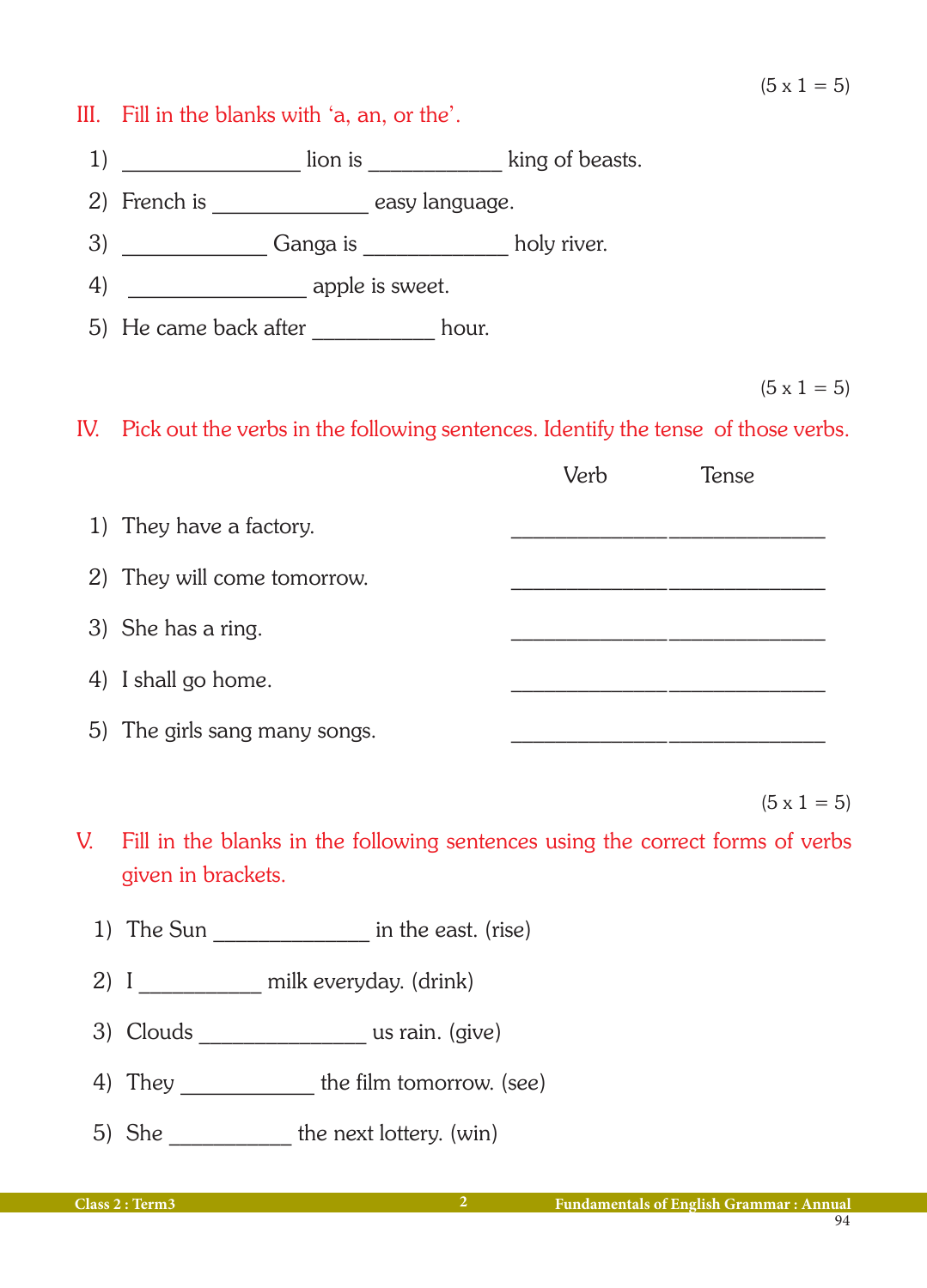### $\mathbb X$  VI. Read the following passage.

 The swallow flew over the city. He saw the rich making merry in their beautiful houses. The beggers were sitting at their gates. He flew into the dark lanes. He saw the white faces of starving children. They were looking out listlessly at the black streets. Under the archway of a bridge two little boys were lying in each other's arms. They were trying to keep themselves warm. "How hungry we are ?", they said. "You must not lie here", started the watchman. The poor fellows wandered out into the rain once again.

Now answer the questions :

1) Why do the poor boys go out into the rain ?

## $Ans.$ 2) Why do the boys lie in each other's arms ? Ans. \_\_\_\_\_\_\_\_\_\_\_\_\_\_\_\_\_\_\_\_\_\_\_\_\_\_\_\_\_\_\_\_\_\_\_\_\_\_\_\_\_\_\_\_\_\_\_\_\_\_\_\_\_\_\_\_\_\_\_\_\_\_ 3) Why are the faces of the children white ? Ans. \_\_\_\_\_\_\_\_\_\_\_\_\_\_\_\_\_\_\_\_\_\_\_\_\_\_\_\_\_\_\_\_\_\_\_\_\_\_\_\_\_\_\_\_\_\_\_\_\_\_\_\_\_\_\_\_\_\_\_\_\_\_

4) Which words in the passage mean the following ?

a) a small narrow street  $\frac{1}{2}$ 

b) going without food \_\_\_\_\_\_\_\_\_\_\_\_\_\_\_\_\_\_\_

c) pale and bloodless \_\_\_\_\_\_\_\_\_\_\_\_\_\_\_\_\_\_\_

d) Person guarding a particular place

5) What did the swallow see in the city ?

 $Ans.$ 

### VII. Write the following letter.

You are Varma. Your family is celebrating your brother's marriage. Write a letter to Invite one of your close friends, Anil to the marriage.

(10)